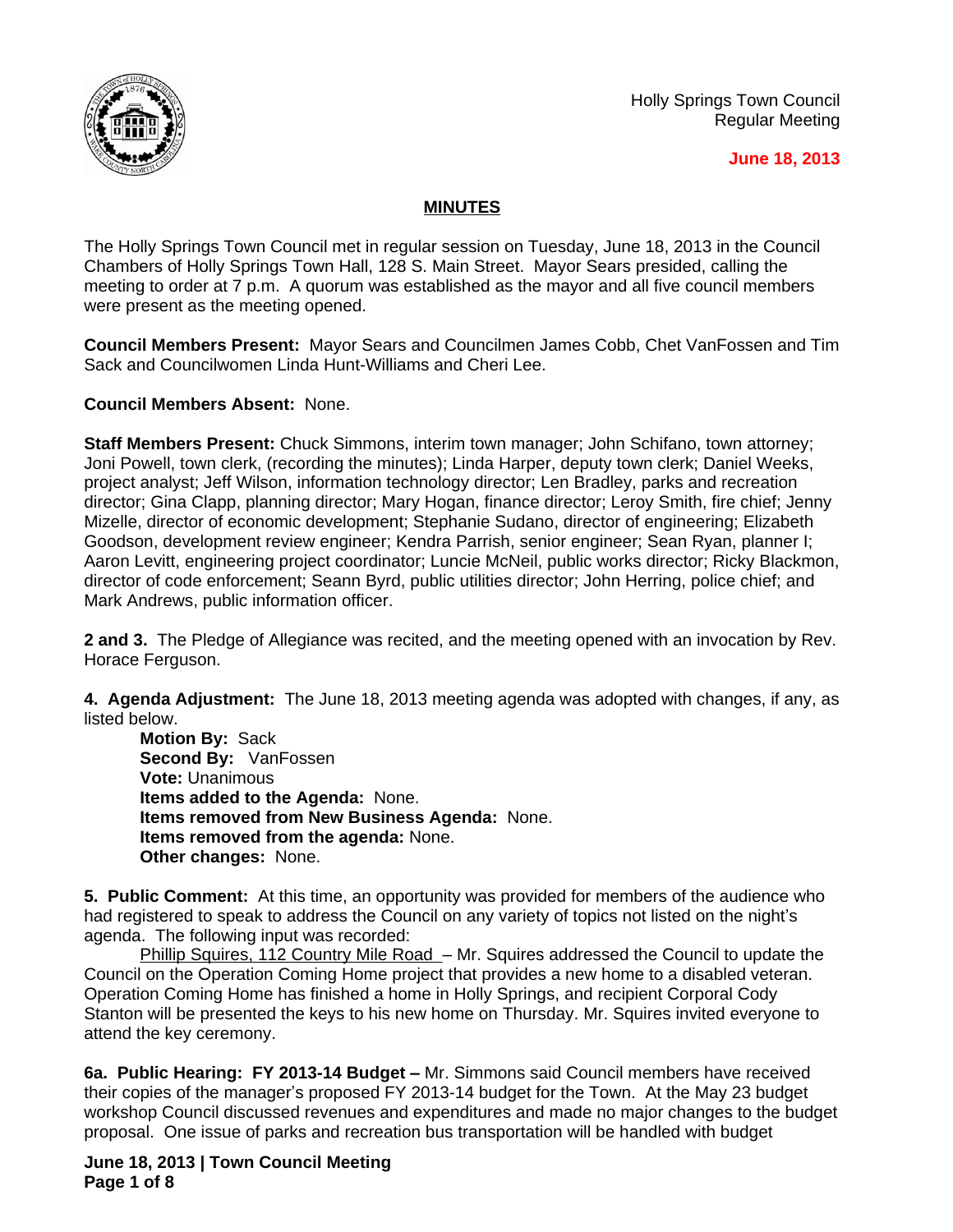amendments as needed for chartered accommodations until such time as a decision is made to purchase or lease larger, more comfortable and more accommodating transportation, he said.

Mr. Simmons said staff recommends town council take action on the proposed budget ordinance and a proposed ordinance setting the water and sewer rates for FY 2013-14.

With that explanation completed, Mayor Sears opened the public hearing. The following comments were recorded: None.

There being no comments, the public hearing was closed.

**Action #1:** The Council approved a motion to adopt Ordinance 13-05 establishing the FY 2013-14 operating budget for the Town of Holly Springs.

**Motion By:** Sack **Second By:** Cobb **Vote:** Unanimous *A copy of Ordinance 13-05 is attached to these minutes.*

**Action #2:** The Council approved a motion to adopt Ordinance 13-06 setting the FY 2013- 14 water and sewer rates.

**Motion By:** Cobb **Second By:** VanFossen **Vote:** Unanimous *A copy of Ordinance 13-06 is attached to these minutes.*

**6b. Public Hearing: Comprehensive Plan Amendment 13-CPA-02 –** Mr. Ryan said the Town has received a request to change the Southern Gateway Plan future land use designation of 72 acres from Commercial to Mixed Residential. The subject property is 60.81 acres of an 80.4-acre parcel and all 10.2 acres of an adjacent parcel.

With that explanation completed, Mayor Sears opened the public hearing. The following comments were recorded:

Hugh J. Gilleece, representing the applicant -- Mr. Gilleece said he was available to answer questions.

A Beazer Homes representative addressed the Council, saying that environmental features of the property, in his thinking, make it well-suited for mixed residential rather than commercial develoopment. He suggested that if the Council has any concerns that the matter be tabled so that the applicants can address those concerns before action is taken.

Councilman Sack said the Town has such a limited inventory of commercially-zoned land, and the Council should be careful that it doesn't take away what little commercial property the Town has. If the Town were to convert the subject property to residential, it would take away from the Town's limited inventory of non-residential zoned property, he stressed. With the development of the area with the hospital as a centerpiece, the property designated for non-residential would probably be more appropriate, he said.

Mr. Gilleece said he felt a mix of residential was suited to the property, especially with environmental features of the land. He asked that the Council defer action until a master plan of the property and the area could be formulated.

Council agreed that a master plan of the area would be beneficial.

There being no further comments, the public hearing was closed.

**Action:** The Council approved a motion to defer action on the petition and directed the applicant to provide a master plan showing potential development of the area.

**Motion By:** VanFossen **Second By:** Williams **Vote:** Unanimous

**6c. Public Hearing: Rezoning Petition 13-REZ-03 –** Action on this item also was deferred. **Action:** The Council approved a motion to defer action on the petition and directed the applicant to provide a master plan showing potential development of the area.

**June 18, 2013 | Town Council Meeting Page 2 of 8**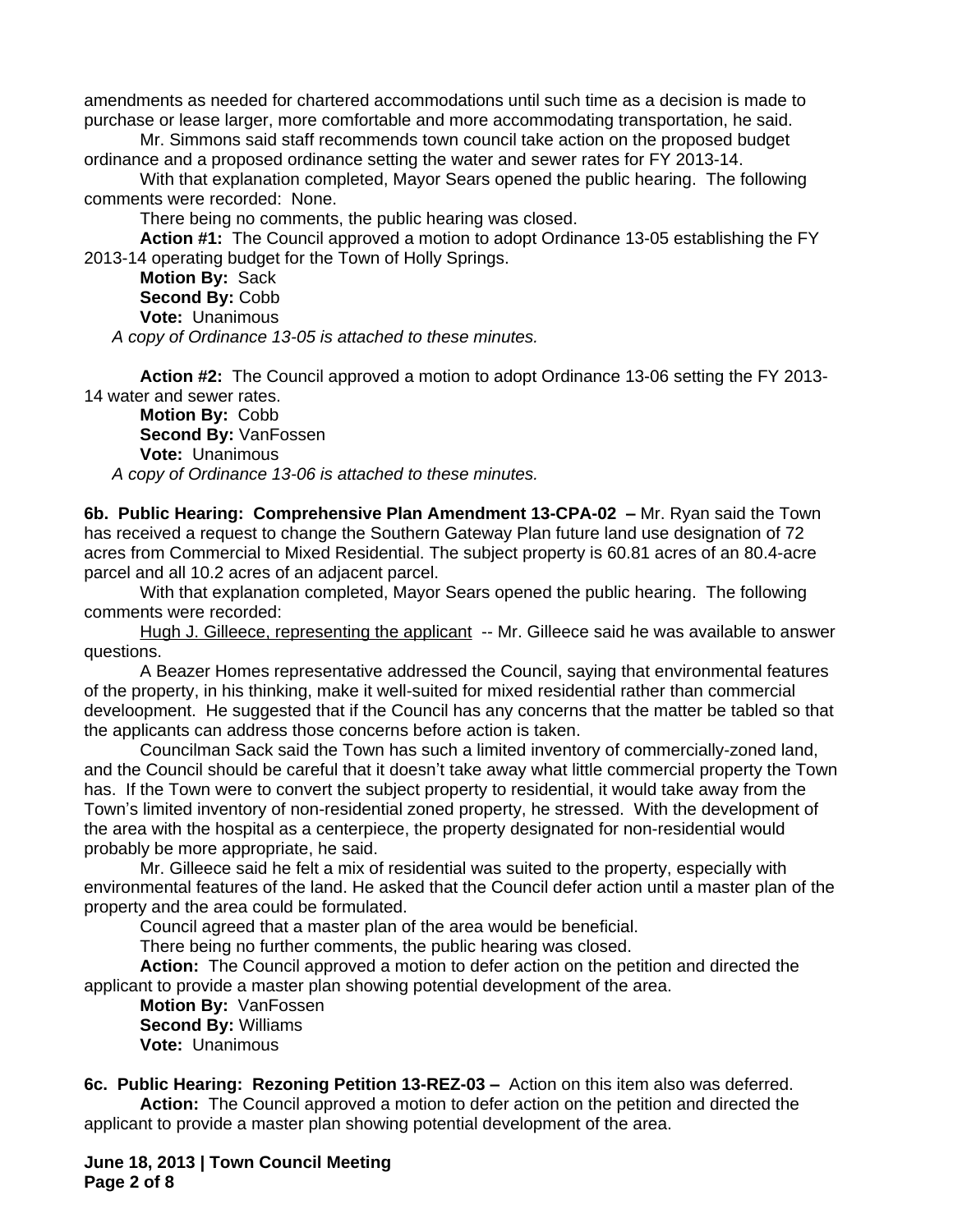**Motion By:** Sack **Second By:** VanFossen **Vote:** Unanimous

**6d. Public Hearing: Rezoning Petition 13-REZ-05 – Mr. Ryan said this rezoning petition** originally came before the Town Council at the May 21 meeting. The applicant had proposed five conditions, one of which was not consistent with adopted Town policies (condition #5: there will be no connection to Gremar Drive.)

He said staff recommended denial of this application, and the Town Attorney recommended that the applicant submit a new petition for rezoning for staff to readvertise the request in order to remove the condition. The applicant has submitted an amended application to remove condition #5, the new list of conditions has been advertised in the newspaper, and notification was sent to adjacent property owners.

The amended petition request is to conditionally rezone several properties located along West Holly Springs Road, east of NC 55. The applicant is requesting to rezone the properties, encompassing approximately 16.838 acres, from R-10: Residential and R-15: Residential to R-MF-8 CU: Multifamily Residential Conditional Use.

Mr. Ryan said the petitioner has requested the following conditions be placed on the property:

- 1. The site will be developed to meet the permitted uses of the R-MF-8 zoning district with the exception of apartments, condominiums, and section A.2 (a-g).
- 2. A 20 foot undisturbed buffer will be maintained along the North and East boundaries (except for utilities/drainage).
- 3. An additional 10 foot buffer is to be added to the North and East property lines. This buffer may be disturbed if needed and re-vegetated.
- 4. Both the 10' buffer and 20' buffer should have an average Plant Unit Value of 75.

He said the zoning conditions are offered by the property owners to be placed on the property and are not required by the Town. A Conditional Use District allows the petitioner to place specific conditions on the property that are more restrictive than the minimum zoning regulations in the Town's Unified Development Ordinance. Once a petitioner has placed such conditions with the zoning map change request, they cannot be removed or modified to reduce the restriction. During the review and consideration process, the petitioner may add additional conditions or make the proposed conditions more restrictive; however, additional conditions or regulations cannot be added to the petition by Planning Board or Town Council, nor can either board request additional conditions.

Ms. Goodson addressed the Council to explain interconnectivity and the purpose of stub streets, which are intended to be extended.

With that explanation completed, Mayor Sears opened the public hearing. The following comments were recorded:

Lisa Kater, 133 Gremar Drive – Ms. Kater opposes the rezoning, particularly because of the possibility of her street's being extended through to Holly Springs Road.

Kyron Connolly, 129 Gremar Drive – Mr. Connolly said the Town has an inventory of business properties and doesn't need any more. He asked the Council to consider that before taking a vote.

Hugh J. Gilleece, representing the applicant - Mr. Gilleece, who originally offered to have a condition that Gremar Drive would not be extended, explained that he was following Town policy regarding street interconnectivity. He added that the rezoning conditions have been modified to meet resident concerns as much as possible.

Pam Davison, 105 Ramshorn Ct. – Ms. Davison said neighbors oppose the application, not just because of Gremar Drive. She said residents oppose the rezoning because of a lack of compromise regarding increased buffer between single-family and multi-family residential. She said residents want more separation between the proposed multi-family product and their own homes.

**June 18, 2013 | Town Council Meeting Page 3 of 8**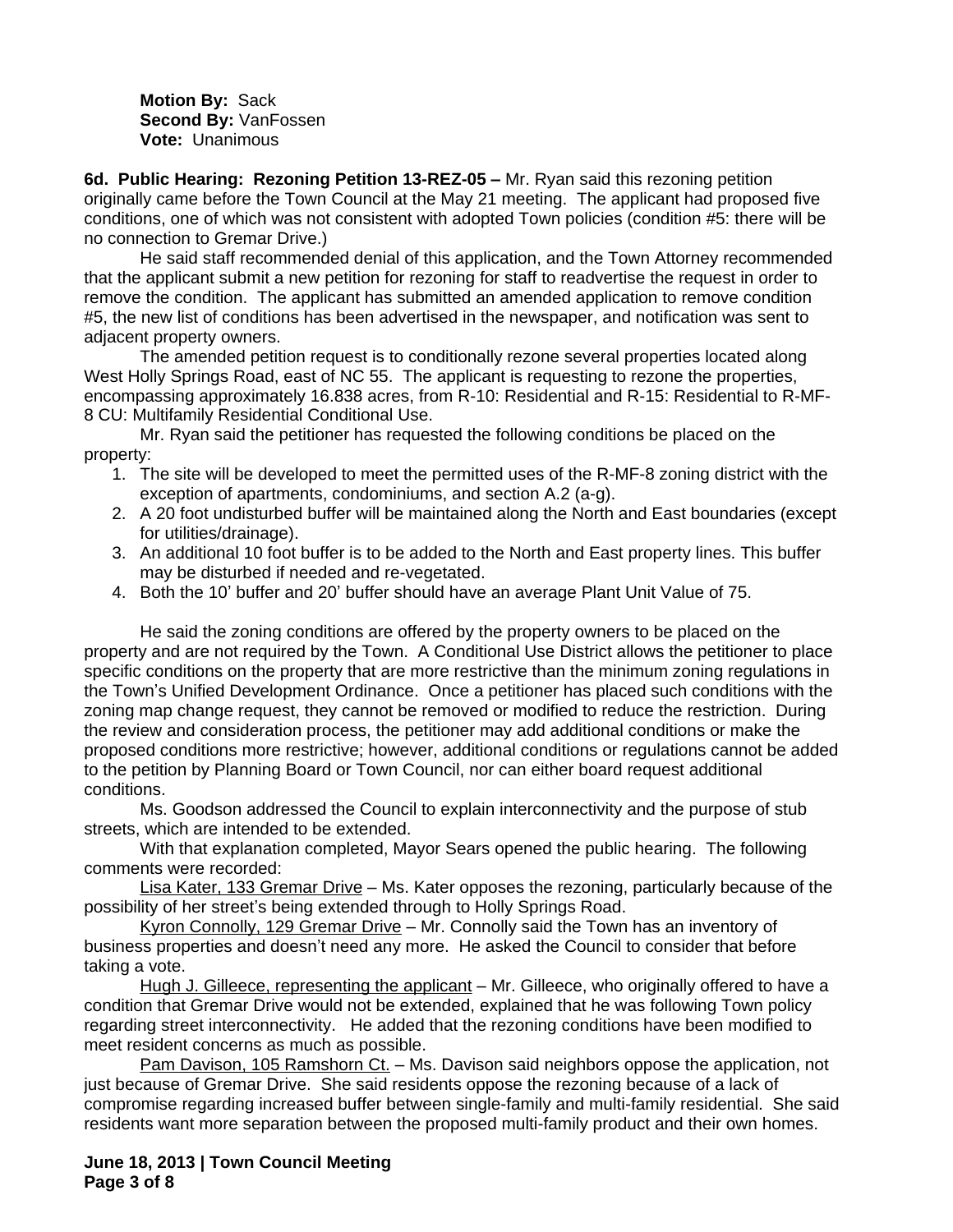She told Council she had a petition with more than 200 names on it of those who are opposed to the rezoning.

OakHall Resident – A resident spoke to oppose the application because he feels it would not be consistent with the Town's comprehensive plan. He said development of the property would have a significant impact on Oakhall and he asked how the conditions would be enforced.

Mathew Mueller, 176 Gremar Drive – Mr. Mueller read a letter from his wife opposing the application. She said in her letter she was disappointed in a rezoning change to multi-family. She wrote that existing multi-family development in town is mostly empty, not fully developed and looking bad. She said she does not want that kind of development near her home.

Lee Webb – Mr. Webb said his input had been addressed by other speakers and that he, too, was opposed to the rezoning.

John King, 208 Sawleaf Ct. - Mr. King said interconnectivity is not necessarily a good thing. He said he would hope the subject property would have its own pool.

There being no further comments, the public hearing was closed.

Councilman Sack said the applicant is offering increased buffer in the rezoning conditions. He said Council is faced with honoring the rights of the owner of the property who envisions something different on his land and the desire of neighbors that the owner only be allowed to have woods on his property because they love the woods. He noted that Holly Springs Road is planned as a four- lane median-divided roadway that has been on the books for 20 years or more and it is very likely to develop. He said whether or not Gremar Drive is extended through the stub should be addressed at development plan for the site and not at rezoning.

Councilwoman Williams said, while she sympathizes with those who live near the property and how they would prefer the property to not develop, the fact is Holly Springs is growing and the development of property is part of that.

Councilwoman Lee said she would be looking the development plan for the property with the input of residents from the public hearing in mind.

**Action #1:** The Council approved a motion to accept the following statements as true*: "The requested zone map change from R-10: Residential and R-15: Residential to R-MF-8 CU: Multifamily Residential Conditional Use is consistent with The Vision Holly Springs Comprehensive Plan. The Future Land Use Plan Map indicates these properties as residential, which sets the maximum allowed density between 2 and 8 units per acre. The R-MF-8 CU: Multifamily Residential Conditional Use district limits density to 8 units per acre."*

**Motion By:** VanFossen **Second By:** Sack **Vote:** Unanimous

**Action #2:** The Council approved a motion to adopt ordinance 13-REZ-05 to approve and enact Zone Map Change Petition #13-REZ-05 to change the zoning of ± 16.83 acres of a portion of Wake County PIN #'s 0649646047,0649644053, 0649633923, 0649631999, 0649641134, 0649641381, 0649641673, 0649548381, 0649547307, 0649547577, 0649547384, 0649547307 and 0649547307 from R-10 and R-15 to R-MF-8 CU: Multifamily Residential Conditional Use as submitted by Glenda S. Toppe & Associates with the following conditions offered by the petitioner:

- 1. The site will be developed to meet the permitted uses of the R-MF-8 zoning district with the exception of apartments, condominiums, and section A.2 (a-g).
- 2. A 20-foot undisturbed buffer will be maintained along the north and east boundaries (except for utilities/drainage).
- 3. An additional 10-foot buffer is to be added to the north and east property-lines. This buffer may be disturbed if needed and re-vegetated.
- 4. Both the 10-foot buffer and the 20-foot buffer should have an average plant unit value of 75.

**Legal Description of the subject property is:** Beginning at an existing iron pipe on the northern right of way of West Holly Springs Road (SR 1152) (Variable Width Public R/W), said point being North 62°20'45" West 3,332.89 feet from NCGS Survey Monument "HOLLY SPRINGS", said monument having NC grid coordinates (NAD 83 – 2001) of N=692,052.270, E=2,049,733.250, then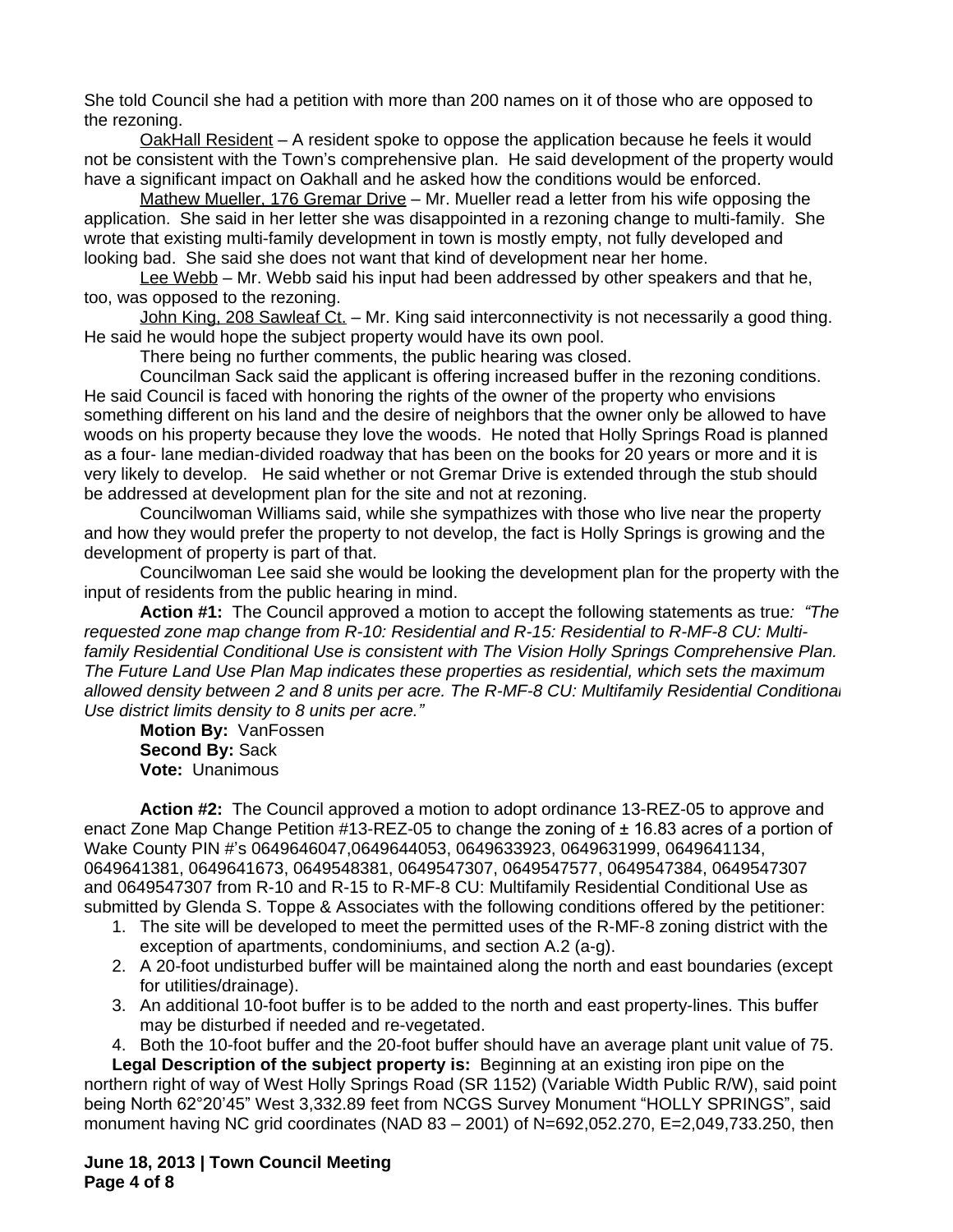ce from said Beginning point with said right of way North 68°28'40" West 37.65 feet to a point, thence North 65°38'10" West 59.20 feet to a point, thence North 64°09'42" West 58.27 feet to a point, thence North 63°54'29" West 61.65 feet to a point, thence North 63°04'52" West 47.34 feet to a point, thence North 64°36'24" West 54.55 feet to a point, thence North 64°34'14" West 44.92 feet to a point, thence North 64°08'01" West 49.82 feet to a point, thence North 65°16'19" West 40.73 feet to a point, thence North 64°43'13" West 169.80 feet to an existing iron pipe, thence North 23°05'10" East 20.00 feet to an existing rebar, thence North 67°49'06" West 18.09 feet to a point, thence North 00°55'29" East 456.41 feet to a point, thence North 89°03'35" West 590.26 feet to a point, thence North 02°19'54" East 459.53 feet to a new iron pipe, thence South 88°40'57" East 880.38 feet to a new iron pipe, thence South 00°57'55" West 534.82 feet to an existing iron pipe, thence South 88°35'54" East 277.75 feet to an existing iron pipe, thence South 01°00'52" West 654.88 feet to the point and place of Beginning containing 16.838 acres more or less.

**Motion By:** VanFossen **Second By:** Sack **Vote:** Unanimous *A copy of Ordinance 13-REZ-05 is attached to these minutes.*

**7a. Consent Agenda:** The Council approved a motion to approve all items on the Consent Agenda. The motion carried following a motion by Councilman Sack, a second by Councilman Cobb and a unanimous vote. The following actions were affected:

7a. Minutes – The Council approved minutes of the Council's regular meeting held June 4, 2013.

7b. Budget Amendment Report – The Council received monthly report of amendments to the FY 2012-13 budget approved by the interim town manager. *A copy of the budget amendment report is attached to these minutes.*

7c. Resolution 13-24 - The Council adopted Resolution 13-24 supporting an application to the Local Government Commission for its approval of financing to fund the Town of Holly Springs's fiber optic network in an amount not to exceed \$1,500,000. *A copy of Resolution 13-24 is attached to these minutes.*

7d. Development Plans Extension, July 1, 2013 to Jan. 1, 2014 – The Council approved to extend the approvals for 07-DP-21: Twelve Oaks Phase 5; 08-DP-02: Bridgewater West Townhomes Phase 2; 08-DP-12: Shoppes at Woodcreek Phase III; and 04-MAS-09-A01: Beal Tract (The Villages of Bass Lake) from July 1, 2013 to Jan. 1, 2014.

7e. Town's Fiber Optic Network – The Council approved to allow CTC, Inc., to complete the scope of work, task 1, for the field engineering of the Town's fiber optic network.

7f. HVAC Contract – The Council approved to enter a two-year contract with Piedmont Service Group in the amount of \$23,100 for HVAC services for town facilities.

7g. Budget Amendment, \$335,000 - The Council adopted an amendment to the FY 2012-2013 budget in the amount of \$335,000 and enter into a contract with Reece Construction LLC in the amount of \$315,100 with an additional contingency of \$19,900, for the Jones and Womble Park playground installation. *A copy of the budget amendment is attached to these minutes.*

**8a. Sunset Lake Road Sidewalk Project** – Mr. Levitt said the construction drawings and contracts were issued to three contractors through the Town's informal bid process. Bids were received June 13 with Sandhills Contracting's being the apparent low bidder.

Mr. Levitt said the legal department is continuing efforts to acquire property for this project. Construction is expected to begin in July and be completed by November. The sidewalk will be constructed along Sunset Lake Road from Kenmont Drive to the Sunset Lake Commons (Harris Teeter) shopping center.

**Action:** The Council approved a motion to adopt an amendment to the FY 2013-14 budget in the amount of \$184,250 and to award the bid for construction of the Sunset Lake Road sidewalk to apparent low bidder Sandhills Contracting in a contract amount of \$160,219.87, plus 15% contingency.

**June 18, 2013 | Town Council Meeting Page 5 of 8**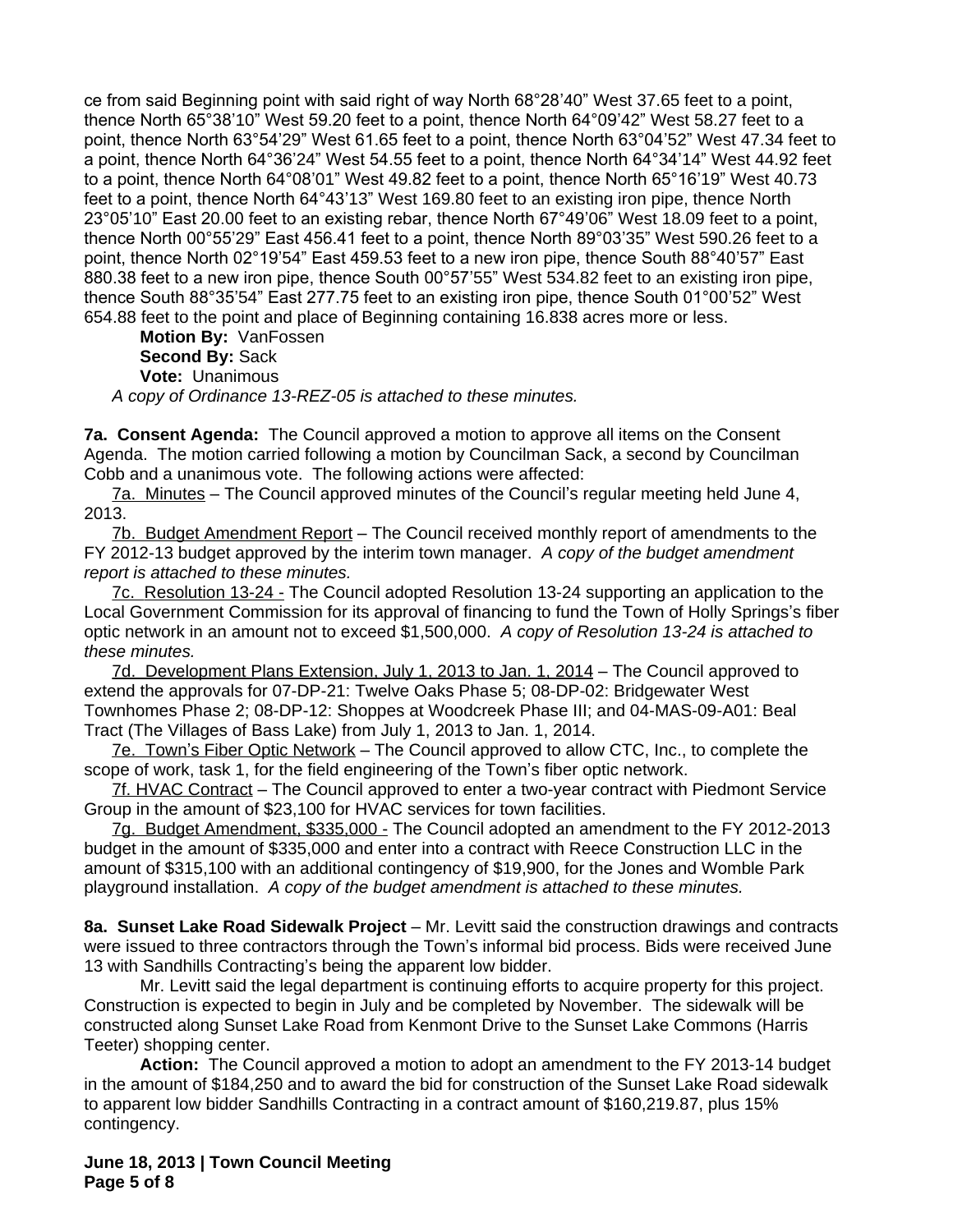**Motion By:** Williams **Second by:** VanFossen **Vote:** Unanimous.

**8b. Sunset Lake Road Sidewalk Project** – Ms. Parrish said the Town will be constructing the sidewalk along Sunset Lake Road from the Sunset Commons Shopping Center to Kenmont Drive this summer. There will be a pedestrian crosswalk at the intersection of Sunset Lake Road and Optimist Farm Road, and a pedestrian signal should be installed.

She said this request is an agreement in the amount of \$10,000 for the work N.C. Department of Transportation would have to do to get the signal installed.

She said in addition, funds are needed for easement acquisition for this sidewalk project in the amount of \$15,000. The enclosed budget amendments cover both the municipal agreement and land acquisition aspects of this project.

**Action 1:** The Council approved a motion to enter into a municipal agreement with NCDOT in the amount of \$10,000.

**Motion By:** Williams **Second by:** Sack **Vote:** Unanimous.

**Action 2:** The Council approved a motion to authorize \$15,000 for easement acquisition for the Sunset Lake Road sidewalk project.

**Motion By:** Williams **Second by:** Cobb **Vote:** Unanimous.

**Action 3:** The Council approved a motion to adopt amendments to the FY 2012-13 budget in the amount of \$25,000 to cover cost of the municipal agreement and land acquisition.

**Motion By:** Williams **Second by:** Cobb **Vote:** Unanimous *A copy of the budget amendment is attached to these minutes.*

**8c. Main Street Extension Project** – Ms. Parrish said the environmental document process under the National Environmental Protection Action (NEPA) is completed for the Main Street Extension project. The next step is to have the final design, permitting and the right of way plats completed.

She said once the plats are completed the Town's legal department will obtain all of the necessary property to construct. Staff obtained a federal grant through the N.C. Department of Transportation for 80% of this step to be funded through federal funds and 20% to be funded through local contribution.

Ms. Parrish said staff conducted consultant selection per federal guidelines, and Kimley-Horn and Associates was selected.

She noted that the Town recently obtained a construction grant for the subsequent construction phase of the project that will be an 80/20 match. Construction is scheduled to start in 2014 and be completed in 2015.

She noted that the late Carl Dean was a moving force in this project that has provided \$7 million in federal funding.

**Action:** The Council approved a motion to adopt amendments to the FY 2012-13 budget and award a professional services contract to Kimley-Horn and Associates in the amount of \$689,000, inclusive of contingency, for final design, permitting and preparation of right of way plats for the Main Street Extension project.

**Motion By:** Sack **Second by:** Cobb **Vote:** Unanimous.

**June 18, 2013 | Town Council Meeting Page 6 of 8**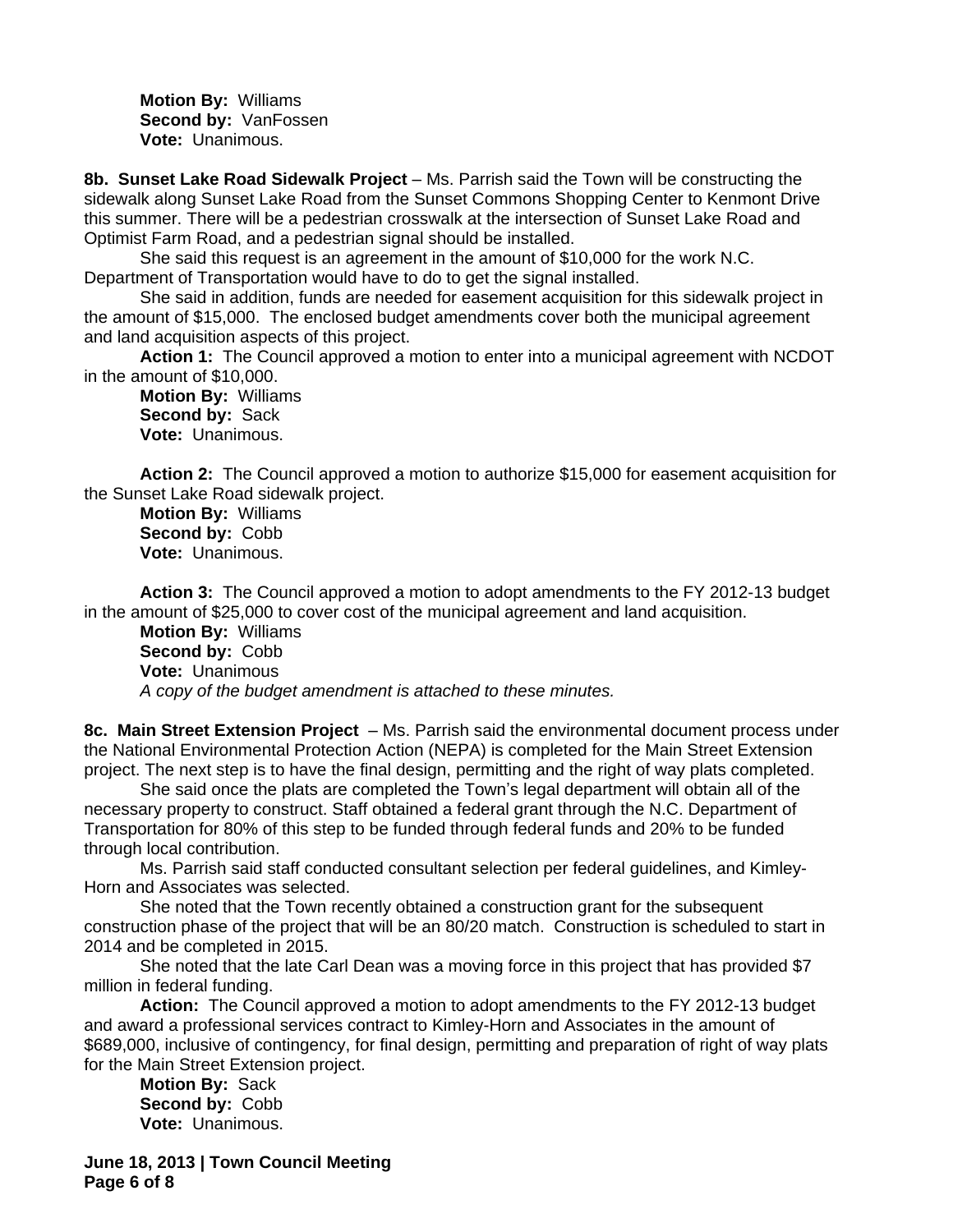*A copy of the budget amendment is attached to these minutes.*

**8d. Town's Annual Financial Audit Services** – Ms. Hogan said requests for proposals were sent out for auditing services for the next three years. Of the proposals received, staff recommends hiring the firm of Petway, Mills & Pearson, CPAs for the next three years.

**Action:** The Council approved a motion to enter into a professional services agreement with Petway, Mills & Pearson, CPAs to conduct the Town's annual financial audit for this year with a contract that would be renewable for the next three years.

**Motion By:** Cobb **Second by:** VanFossen **Vote:** Unanimous.

**8e. Parks and Recreation Advisory Committee Appointments** – Mr. Bradley said the Parks and Recreation Citizen's Advisory Committee will have four vacancies June 30 when terms will expire for four existing members. He said after advertisement on the Town's website, the Parks and Recreation office has received 10 applications.

All four incumbents have applied for reappointment.

Mayor Sears said and some council members agreed that there is so much going on right now that a change in the board would not be good.

Councilwoman Lee said she didn't agree that new was not bad but she is happy with the incumbents.

**Action:** The Council approved a motion to reappoint Wanda Holloway, Jennifer Jones, Stephane Daniel and Kevin Adams to the Holly Springs Parks and Recreation Advisory Committee.

**Motion By:** Sack **Second by:** VanFossen **Vote:** Unanimous.

**8f. North Main Athletic Complex, Phase 2** – Mr. Bradley said at the joint meeting of the Town Council and Parks and Recreation Advisory Committee, a presentation was made concerning the North Main Athletic Complex, its phases, funding and the partners associated with the operation of the park. The purpose of the presentation was to provide the appropriate information to allow a recommendation from the Advisory Committee and a vote by Council directing staff to continue moving forward or to discontinue the direction of planning the construction of phase II consisting of a multiple-sport stadium.

He said it is requested that this direction be given to staff. Should the vote be in favor of moving forward it will be necessary for the Council also to vote on the Creative Sports Memorandum of Understanding, the Withers and Ravenel proposal for design and the Convergent agreement for raising naming rights funds.

Peter Koutrampan, chairman of the Holly Springs Parks and Recreation Committee, addressed the Council. He said the committee is in support of Phase 2 of the complex; however, he pointed out that the committee also feels strongly that bond funds are cherished and should be protected and the facility will need to be a public facility where public recreation is offered (not private club.) He said the committee prefers to go forward with the lesser reliance on bond funding, which was approved by voters. He also urged the Council to consider including a Miracle League field.

**Action:** The Council approved a motion to direct staff to continue moving forward with development of an all-sports stadium as Phase 2 of the North Main Athletic Complex with anticipation of funding the project through existing bond and installment financing.

**Motion By:** VanFossen **Second by:** Sack **Vote:** Unanimous.